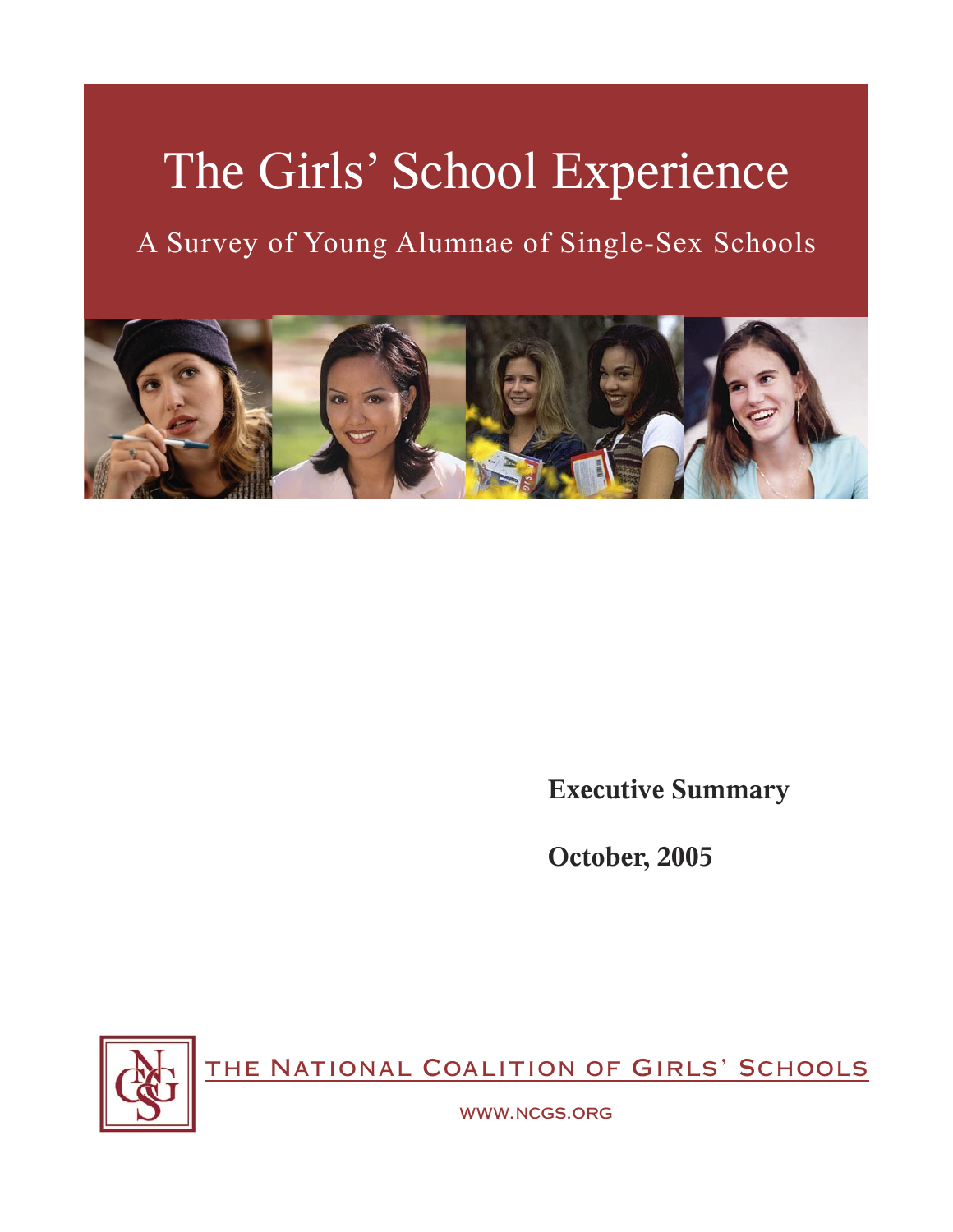# **Table of Contents**

Page: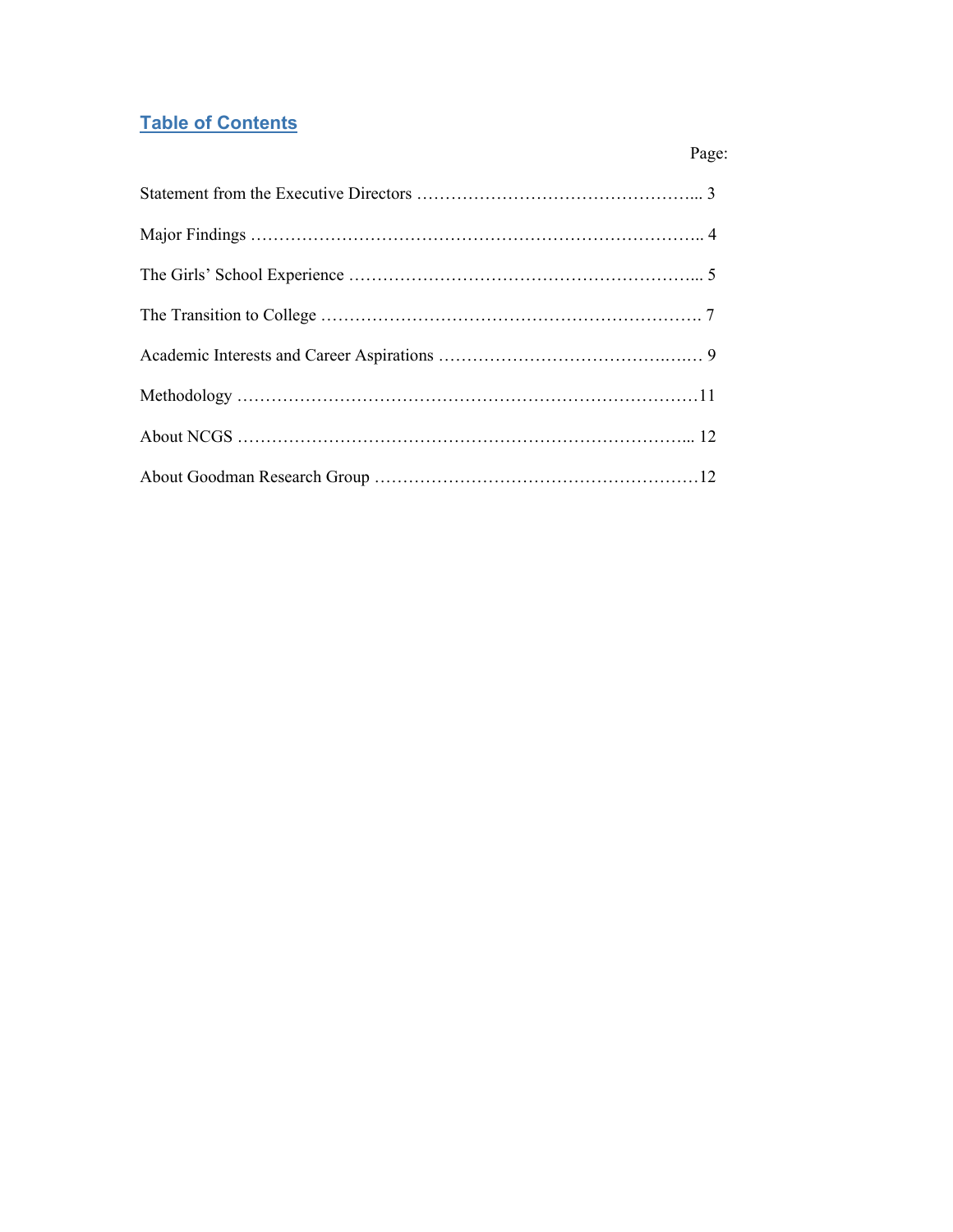## **Statement from the Executive Directors**

In the nearly 15 years since the National Coalition of Girls' Schools was founded in 1991, single-sex education has experienced what can only be described as a renaissance. There are more than 500 private girls' schools in the United States today – with more opening their doors every year – along with nearly two dozen girls' public and charter schools, and growing numbers of single-sex classrooms in public school districts nationwide.

The message is clear: In the case of girls' schools, single-sex education works. Students and families seek it out. It is a crucial feature of the educational landscape today. Research bears this sentiment out, but perhaps the most convincing arbiter of the efficacy of single-sex education for girls is the girls' school graduate herself. What does she make of her experience? How does she rate her education, in and of itself and in comparison to her peers?

These are crucial questions to inform not only students and families as they explore educational options, but policy-makers as well. For this reason, NCGS contracted with Goodman Research Group, Inc., to explore the attitudes and opinions of girls' school alumnae, average age 19 years old, graduates of the Class of 2004. We asked Goodman to conduct a scientific survey of alumnae to quantify their school experience as well as the transition to college, academic interests and career aspirations.

More than 1,000 alumnae participated, sharing their views in a series of 32 questions asking them to rate their satisfaction in key areas such as academic rigor, opportunities for personal growth, the development of leadership skills and preparedness for life beyond high school. Their responses indicate high levels of what, in the parlance of the business world, might be termed 'customer satisfaction.' By wide margins, they consider themselves well-positioned to excel in college and the careers that will follow.

While no one creditably argues that "one size fits all" when it comes to learning, this study represents a powerful argument in favor of the effectiveness of single-sex education for girls. It is an environment where girls put academics first, where girls enjoy not just equal opportunity but every opportunity. At girls' schools, girls dare to take on new challenges, to stretch themselves both academically and personally, where their learning styles as well as their developmental benchmarks take center stage.

NCGS member schools are educational leaders, not followers of trends, and have led the way for generations. They are incubators of innovation, where best practices for the teaching of girls draw upon decades of tradition while embracing the challenges and seizing the opportunities of the 21st century. Girls' schools know that students who are held to the highest expectations, given access to necessary resources, and who are led to understand that serious schooling is theirs for the taking -- these are students who do not turn back. This is exactly the culture of a girls' school, and time spent within one transforms girls. It is a sound investment for life.

Meg Milne Moulton & Whitney Ransome Executive Directors The National Coalition of Girls' Schools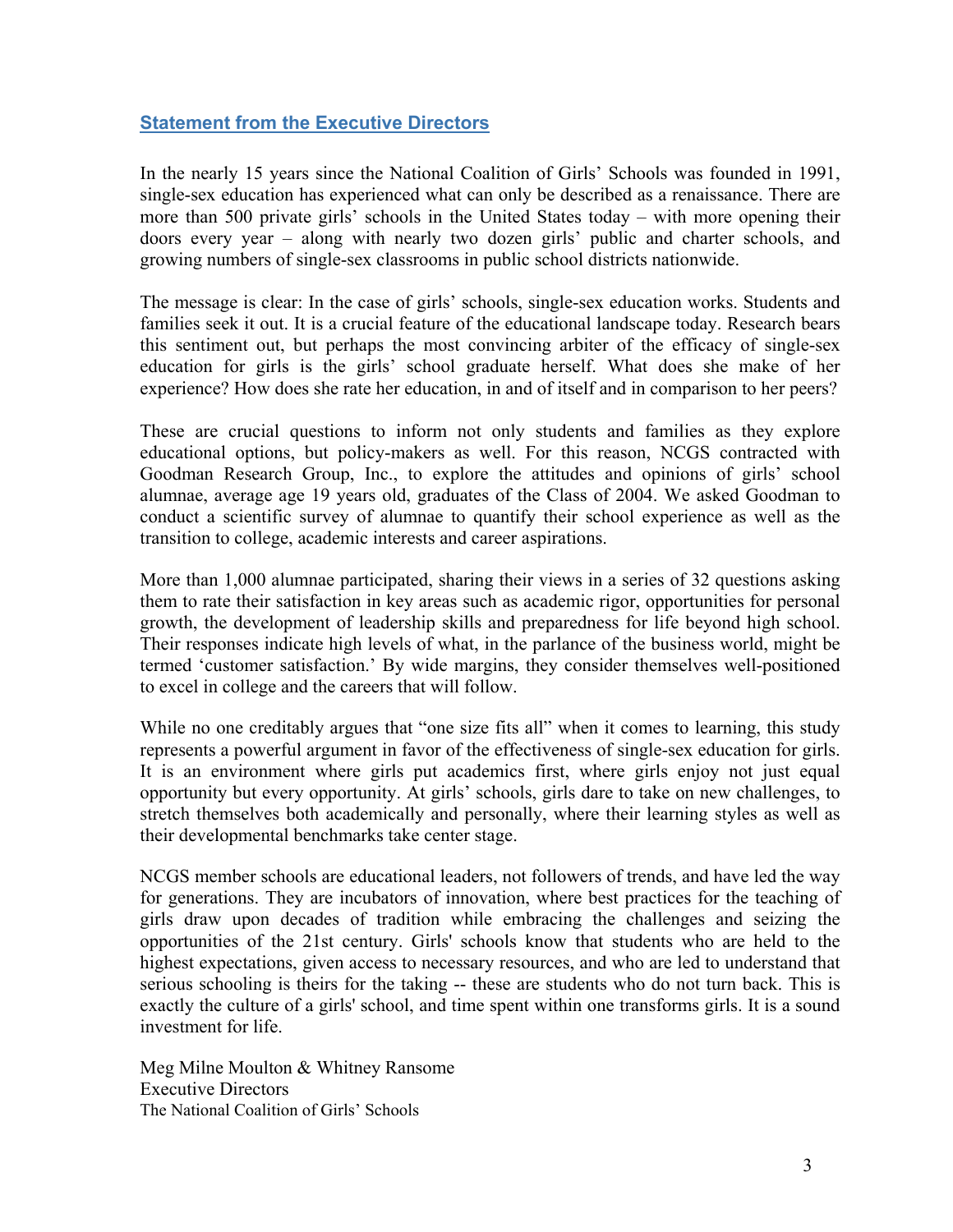## **Major Findings**

The purposes of this study were to examine the perceived outcomes associated with girls' school attendance, with a focus on examining alumnae perceptions of the effectiveness of their schools in preparing them for the academic and social aspects of college. Drawing on the responses of more than 1,000 alumnae representing 61 schools, the study found that:

- Alumnae were very satisfied with their academic experiences at their girls' schools, and the vast majority would recommend others to attend their schools
- Alumnae clearly felt that their schools contributed to their self-confidence, and provided them with an environment that supported their development as individuals
- Alumnae gave their schools high marks for providing opportunities to develop leadership skills
- Alumnae felt they were more prepared for the academic transition to college than their peers who attended coed high schools
- Alumnae felt well-prepared for academic interactions with men
- Alumnae planned to major in crucial fields such as business/economics or mathematics and the sciences in significant numbers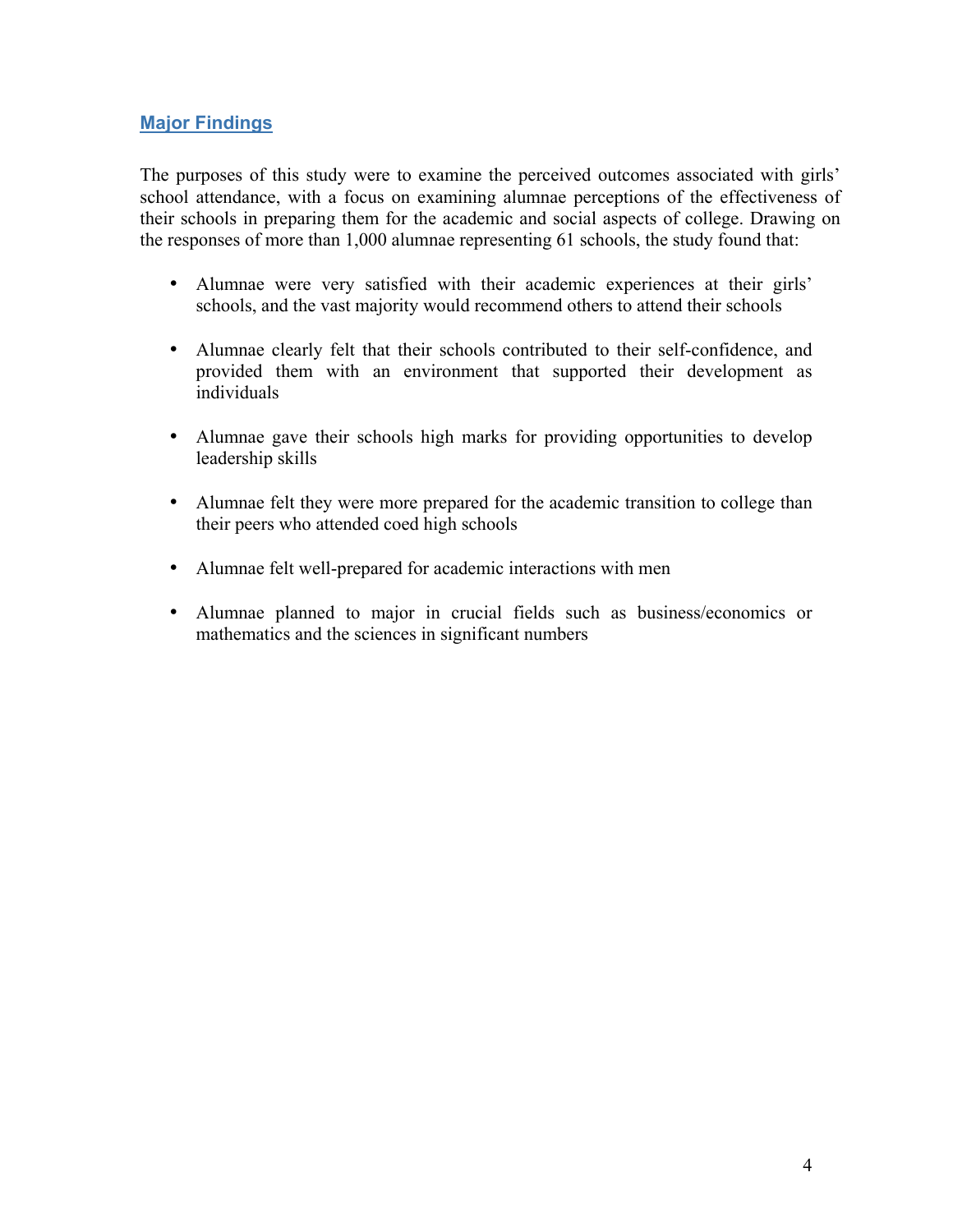## **The Girls' School Experience**

In the survey, alumnae were asked a series of questions about their girls' school experience, using a 5-point scale where 5 represents the highest level of satisfaction. Nearly all respondents were *very* or *extremely* satisfied with their schools' ability to provide them with:

- Rigorous academic curriculums  $(95\%)$
- Individualized attention  $(93%)$
- Encouragement to develop their own interests  $(80\%)$

More than 90% of the alumnae said they would *definitely* or *probably* attend a girls' school again if given the opportunity (61% and 31%, respectively), and 64% agreed that young women should be encouraged to attend girls' schools. Further:

| <b>How satisfied</b><br>were you with your<br>schools in the<br>following ways: | Not at<br>all<br>satisfied<br>(1) | A little<br>satisfied<br>(2) | Moderately<br>satisfied<br>(3) | <b>Very</b><br>satisfied<br>(4) | <b>Extremely</b><br>satisfied<br>(5) | Average<br>rating |
|---------------------------------------------------------------------------------|-----------------------------------|------------------------------|--------------------------------|---------------------------------|--------------------------------------|-------------------|
| Providing a<br>rigorous academic<br>curriculum                                  | $<1\%$                            | $1\%$                        | $4\%$                          | 24%                             | 71%                                  | 4.6               |
| Providing<br>individualized<br>attention                                        | $<1\%$                            | $1\%$                        | $5\%$                          | 22%                             | 71%                                  | 4.6               |
| Encouraging<br>students to<br>develop their own<br>interests                    | 2%                                | 3%                           | 15%                            | 35%                             | 45%                                  | 4.2               |

#### **Table 1 Satisfaction with the schools' academics:**

One of the goals of the NCGS member schools is to provide students with opportunities for individual growth, along with a supportive environment to nurture girls' development. Respondents indicated that schools were doing a very good job of this:

- 85% of respondents were *very* or *extremely* satisfied with their schools' encouragement for students' to pursue new challenges
- 82% of responding alumnae were *very* or *extremely* satisfied with their schools' fostering of self-confidence
- 75% were *very* or *extremely* satisfied with their schools' encouraging an appreciation of individual difference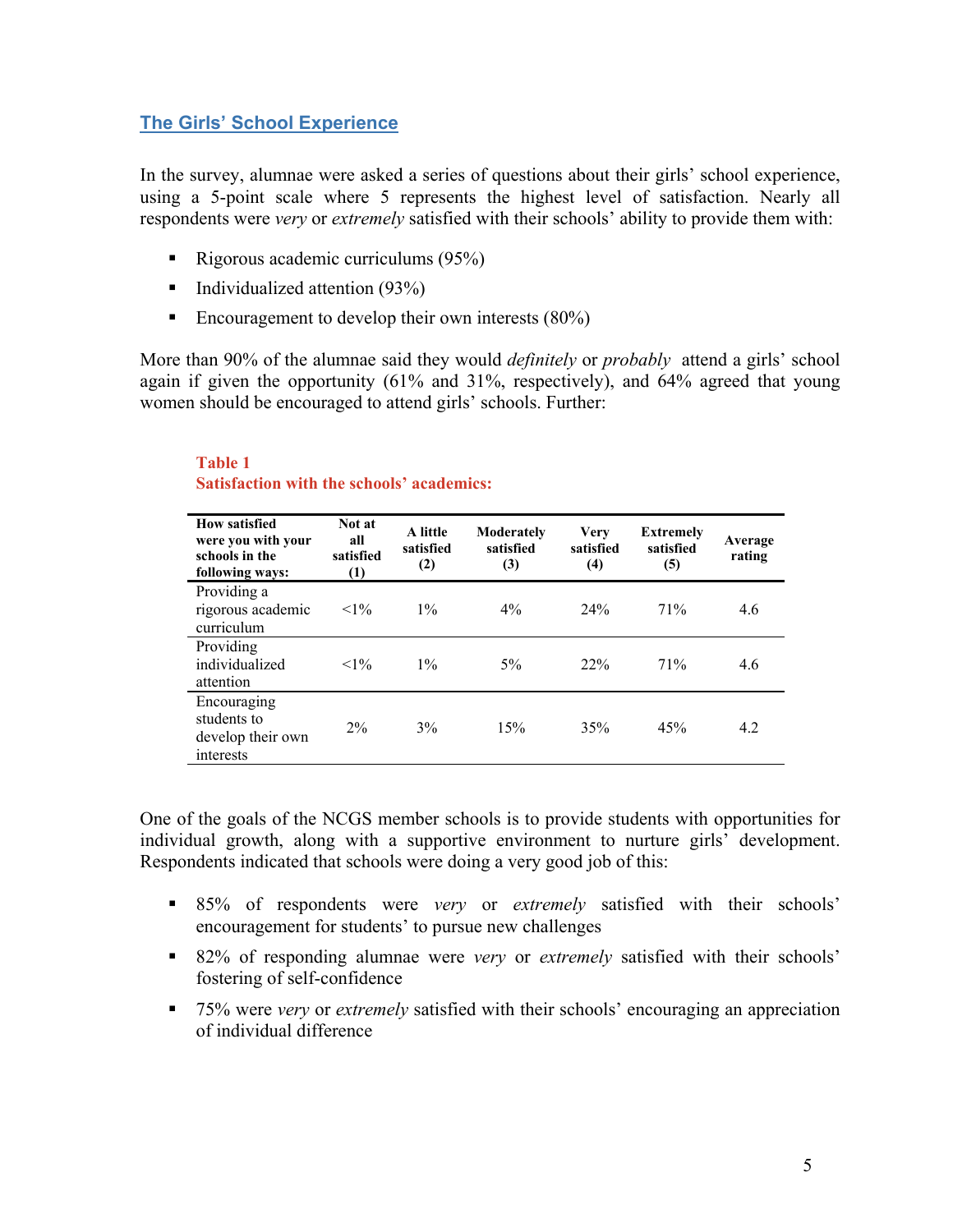Respondents also rated their satisfaction with their girls' school in the areas of fostering community, encouraging community service, and developing girls' leadership. As shown in Table 2, alumnae were *very* or *extremely* satisfied with their schools' support and encouragement in all three areas.

- 87% of alumnae were *very* or *extremely* satisfied with how well their school fostered students' sense of belonging to a community
- 84% were *very* or *extremely* satisfied with their schools' provision of leadership opportunities
- 71% of alumnae were *very* or *extremely* satisfied with the amount of encouragement schools showed for students' involvement with community service

| <b>How satisfied</b><br>were you with<br>your schools':               | Not at all<br>satisfied<br>(1) | A little<br>satisfied<br>(2) | Moderately<br>satisfied<br>(3) | <b>Very</b><br>satisfied<br>(4) | <b>Extremely</b><br>satisfied<br>(5) | Average<br>rating |
|-----------------------------------------------------------------------|--------------------------------|------------------------------|--------------------------------|---------------------------------|--------------------------------------|-------------------|
| Fostering your<br>sense of<br>belonging to a<br>community             | $1\%$                          | $2\%$                        | 10%                            | 30%                             | 57%                                  | 4.4               |
| Providing you<br>with leadership<br>opportunities                     | $1\%$                          | 3%                           | 12%                            | 29%                             | 55%                                  | 4.4               |
| Encouraging<br>you to become<br>involved with<br>community<br>service | $2\%$                          | 8%                           | 19%                            | 34%                             | 37%                                  | 4.0               |

## **Table 2 Satisfaction with community, leadership and community service**

 $N = 1,018$ 

Alumnae were presented with several statements citing the possible benefits of a girls' only education, and they were asked to consider how well their girls' schools prepared them for college in comparison to their observation of female college peers who attended coed high schools.

- 85% agreed that girls' school provide a greater "can do" attitude
- 84% agreed that girls' schools provide more leadership opportunities
- 83% agreed that girls' schools provide a better environment for personal development
- 74% agreed that girls' schools provide more encouragement in math, science and technology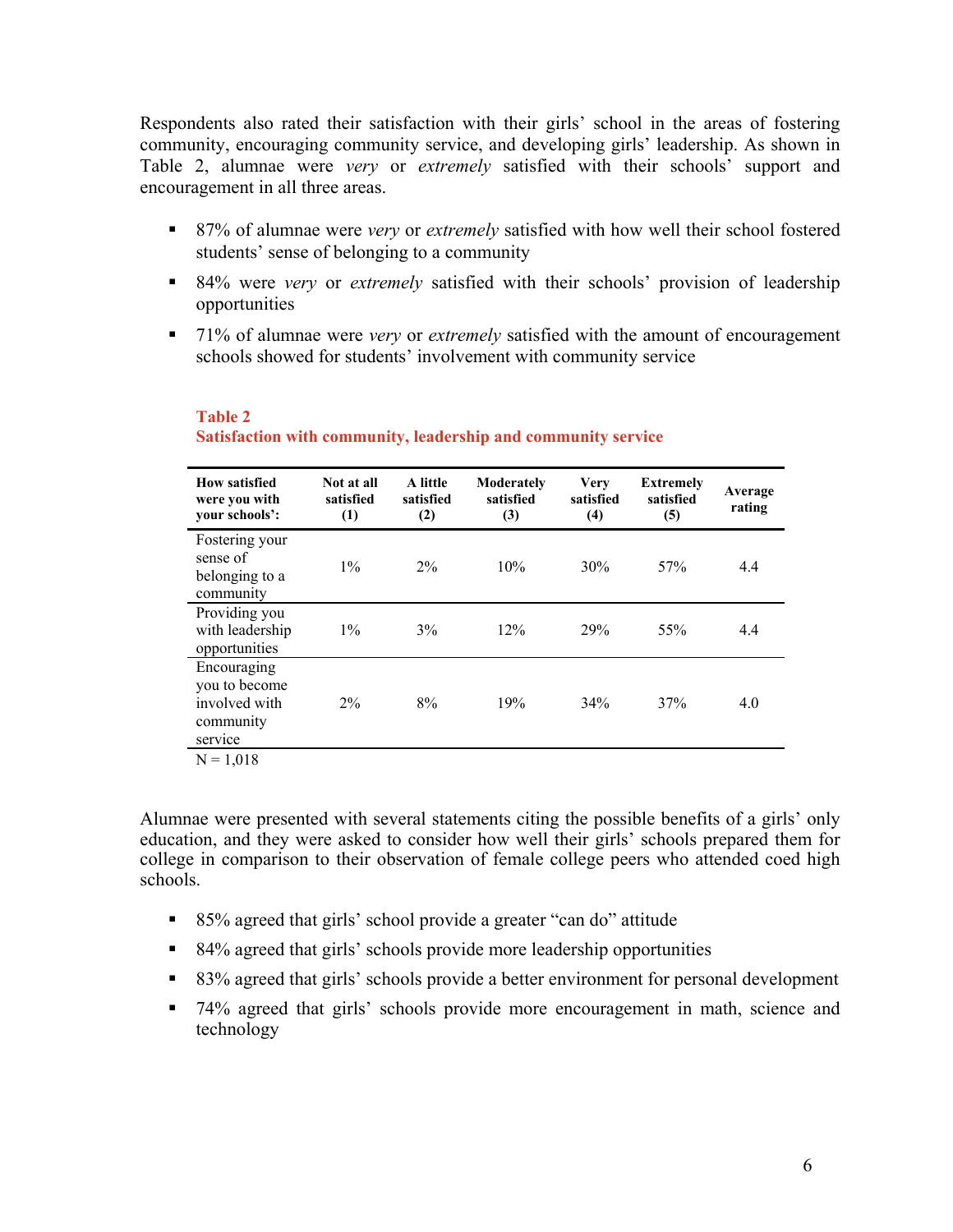## **The Transition to College**

Alumnae were asked how they felt their schools prepared them for the academic and social transition to college, compared to their peers from coed schools. Respondents rated how satisfied they were with their preparation on a 1-5 scale, with 1 equal to *not at all satisfied*, 2 equal to *a little satisfied*, 3 equal to *moderately satisfied*, 4 equal to *very satisfied*, and 5 equal to *extremely satisfied*.

As indicated in Table 3, 93% of alumnae were *very* or *extremely* satisfied with the preparation they received for the academic aspects of college, 76% were *very* or *extremely* satisfied with the preparation they received for the extracurricular aspects of college, and 55% were *very* or *extremely* satisfied with the preparation they received for the informal social aspects of college.

| <b>How satisfied</b><br>were you with<br>preparation for: | Not at<br>all<br>satisfied<br>(1) | A little<br>satisfied<br>(2) | Moderately<br>satisfied<br>(3) | <b>Very</b><br>satisfied<br>(4) | <b>Extremely</b><br>satisfied<br>(5) | Average<br>rating |
|-----------------------------------------------------------|-----------------------------------|------------------------------|--------------------------------|---------------------------------|--------------------------------------|-------------------|
| Academic<br>aspects of<br>college                         | $<1\%$                            | $1\%$                        | 6%                             | 25%                             | 68%                                  | 4.6               |
| Extracurricular<br>aspects of<br>college                  | $1\%$                             | 3%                           | 20%                            | 35%                             | 41%                                  | 4.1               |
| Informal social<br>aspects of<br>college                  | $4\%$                             | 11%                          | 30%                            | 33%                             | 22%                                  | 3.6               |
| 31.012                                                    |                                   |                              |                                |                                 |                                      |                   |

## **Table 3 Satisfaction with preparation for transitions**

 $N = 1,013$ 

When asked to compare themselves to their co-ed school peers in terms of specific academic skills:

- 84% of respondents felt *more* prepared for college writing and 15% felt *equally* prepared.
- 69% of respondents felt *more* prepared for public speaking and 28% felt *equally* prepared
- 50% of respondents felt *more* prepared for college science and 43% felt *equally* prepared
- 50% of respondents felt *more* prepared with computer skills and 42% felt *equally* prepared
- 51% of respondents felt *more* prepared for college math and 39% felt *equally* prepared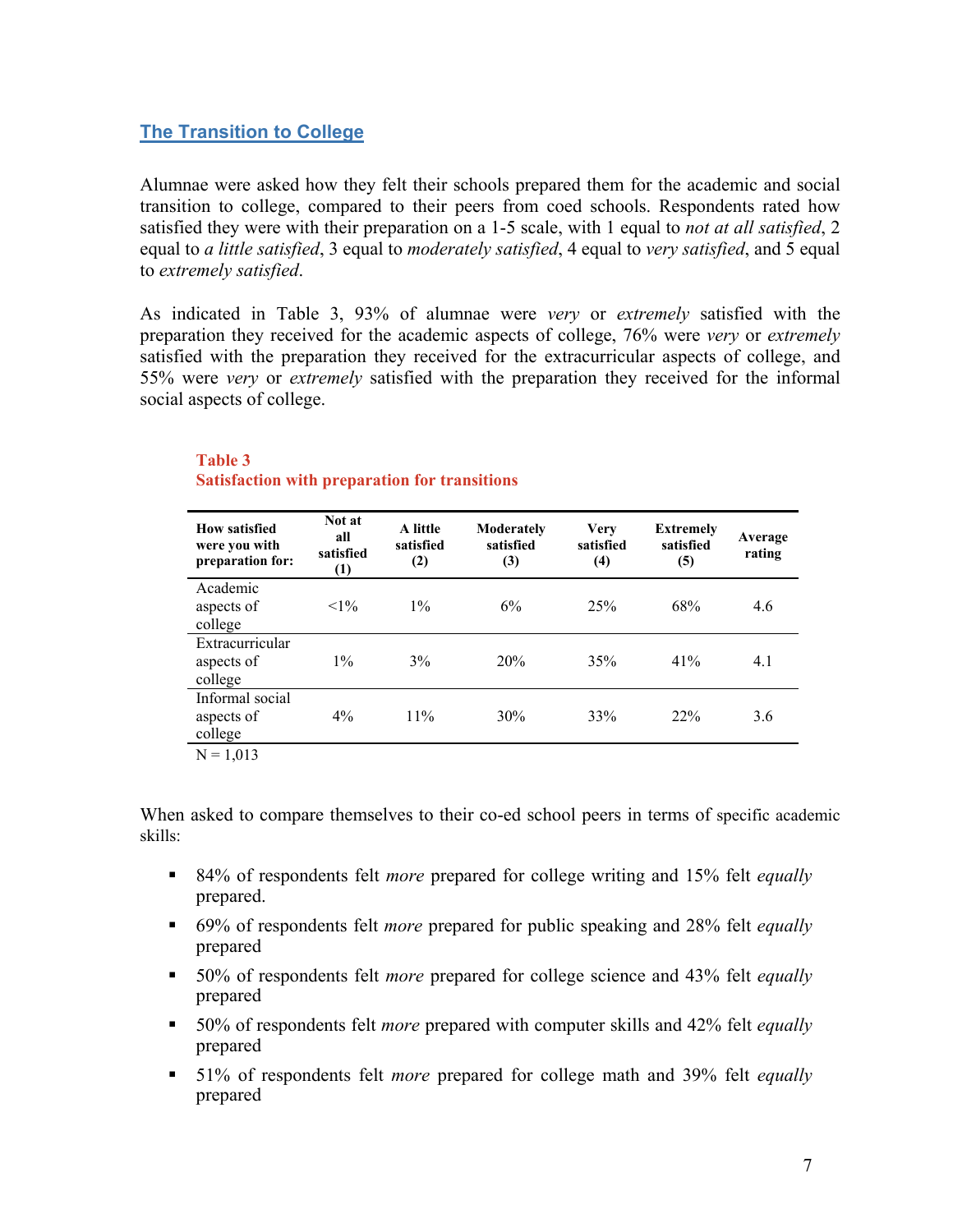| <b>Compared to</b><br>peers who<br>attended coed<br>schools: | <b>Much less</b><br>prepared | Somewhat<br><b>less</b><br>prepared | Equally<br>prepared | Somewhat<br>more<br>prepared | Much<br>more<br>prepared |
|--------------------------------------------------------------|------------------------------|-------------------------------------|---------------------|------------------------------|--------------------------|
| Writing skills                                               | $<1\%$                       | $1\%$                               | 15%                 | 30%                          | 54%                      |
| Public speaking                                              | $<1\%$                       | 3%                                  | 28%                 | 34%                          | 35%                      |
| Science skills                                               | $<1\%$                       | $7\%$                               | 43%                 | 30%                          | 20%                      |
| Computer skills                                              | $<1\%$                       | 8%                                  | 42%                 | 28%                          | 22%                      |
| Math skills                                                  | $1\%$                        | 9%                                  | 39%                 | 28%                          | 23%                      |
| $N = 1.013$                                                  |                              |                                     |                     |                              |                          |

#### **Table 4 Prepared for college academics**

With regard to the dynamics and interactions taking place within the college classroom, alumnae believed their preparation was comparable or superior to that of their coed high school peers in several ways:

- 78% of respondents felt *more* prepared to interact with faculty and 21% felt *equally* prepared
- 80% of respondents felt *more* prepared to participate in class discussions and 17% felt *equally* prepared
- 60% of respondents felt *more* prepared to take on leadership roles in college and 36% felt *equally* prepared

# **Table 5 Prepared for the college classroom environment**

| <b>Compared to</b><br>peers who<br>attended coed<br>schools: | <b>Much less</b><br>prepared | Somewhat<br><b>less</b><br>prepared | <b>Equally</b><br>prepared | Somewhat<br>more<br>prepared | Much<br>more<br>prepared |
|--------------------------------------------------------------|------------------------------|-------------------------------------|----------------------------|------------------------------|--------------------------|
| <b>Interactions</b><br>with faculty                          | $<1\%$                       | $1\%$                               | 21%                        | 32%                          | 46%                      |
| Participation in<br>class<br>discussions                     | $<1\%$                       | 3%                                  | 17%                        | 27%                          | 53%                      |
| Taking on<br>leadership roles<br>in college                  | $<1\%$                       | $4\%$                               | 36%                        | 32%                          | 28%                      |
| $N = 1,013$                                                  |                              |                                     |                            |                              |                          |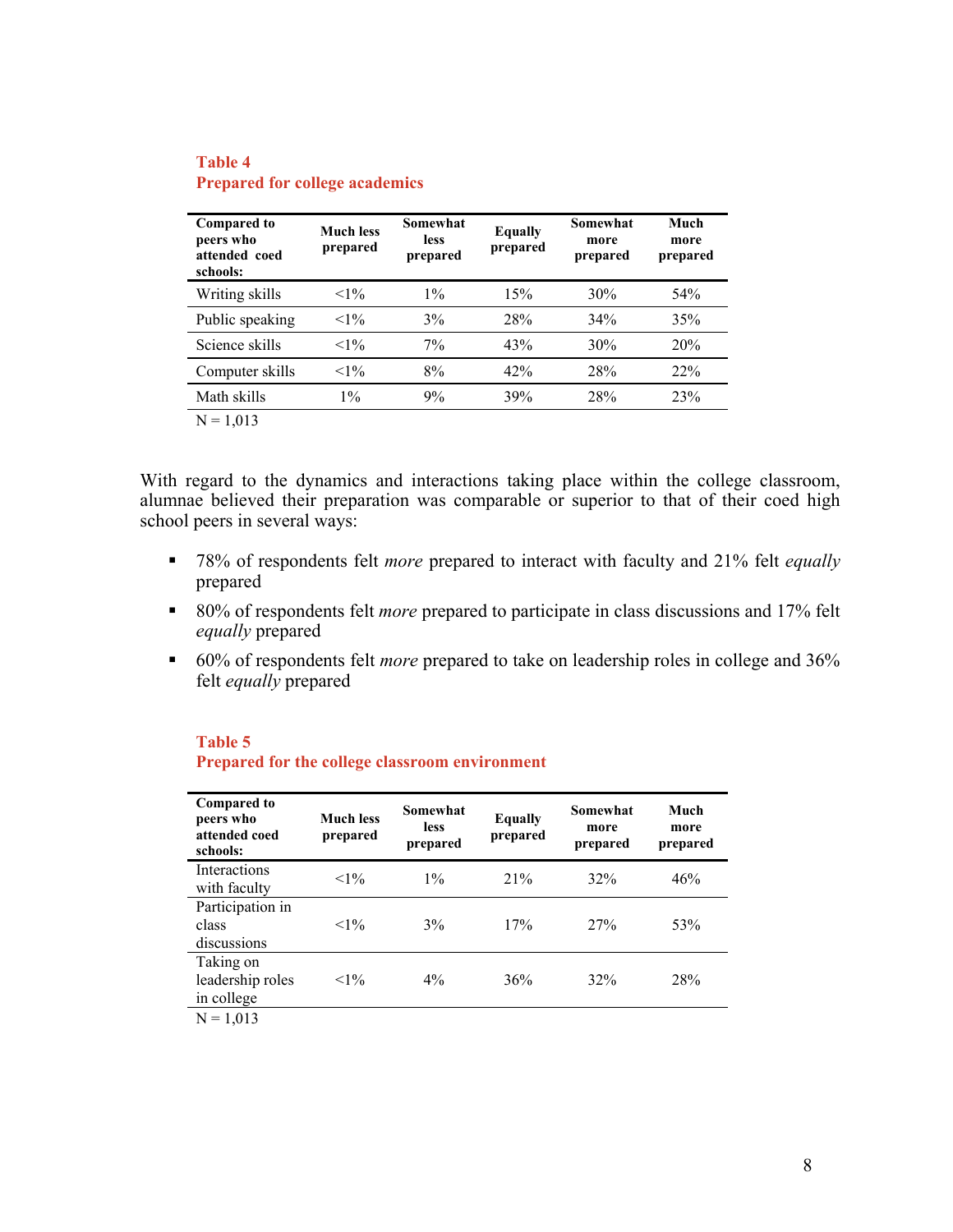Compared to other dimension of preparedness, alumnae felt at least as well-prepared as their coed peers to respond to gender bias in the classrooms and for academic interactions with men.

- 51% of respondents felt *somewhat more* or *much more* prepared for gender bias in the classroom and 33% felt *equally* prepared, for an overall figure of 84%
- 29% felt *somewhat more* or *much more* prepared than their coed high school peers for academic interactions with men and 39% felt *equally* prepared, for an overall figure of 68%

Table 6 shows the distribution of responses:

| <b>Compared to</b><br>peers who<br>attended coed<br>schools: | <b>Much less</b><br>prepared | Somewhat<br><b>less</b><br>prepared | <b>Equally</b><br>prepared | Somewhat<br>more<br>prepared | Much<br>more<br>prepared |
|--------------------------------------------------------------|------------------------------|-------------------------------------|----------------------------|------------------------------|--------------------------|
| Gender bias in<br>the classrooms                             | $2\%$                        | 13%                                 | 33%                        | 23%                          | 28%                      |
| Academic<br>interactions<br>with men                         | 8%                           | 24%                                 | 39%                        | 16%                          | 13%                      |
| $N = 1,013$                                                  |                              |                                     |                            |                              |                          |

#### **Table 6 Prepared for the coed classroom**

# **Academic Interests and Career Aspirations**

Nearly all of the alumnae expected to have careers and professions, and the majority felt it was important to hold positions of leadership and to contribute to their communities. Ninety-five percent (95%) of the respondents said that having a career and profession were *very* or *extremely* important to them, and 73% said that it was *very* or *extremely* important that they be recognized for their career success, community service, and volunteerism. The vast majority of alumnae view a career or profession as an integral part of their lives.

At the time of the survey, 99% of the respondents were completing their first year of a four-year college. Although many first-year college students had not yet declared a major, alumnae were asked what major they thought they might select. Eighty-five percent of alumnae (856 of 1,018) indicated a possible major. The top five intended majors, as shown in the table below were:

- **History, Geography or Politics**
- Psychology, Sociology or Anthropology
- Math or Science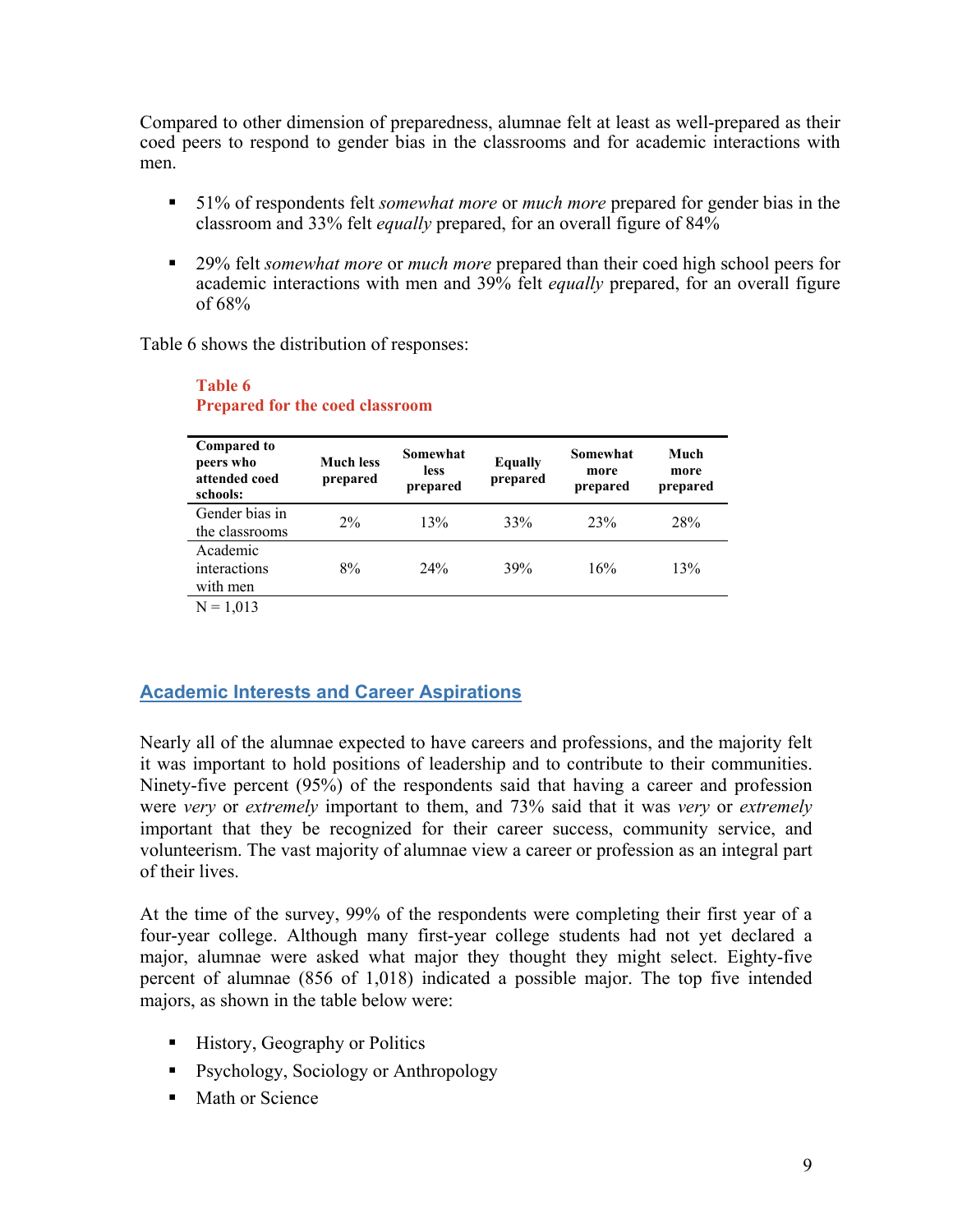- Economics or Business
- Arts or Music
- **English, Literature or Writing**

#### **Table 7 Intended majors**

|                                                            | % of responses             |
|------------------------------------------------------------|----------------------------|
| History, Geography or Politics                             | 22%                        |
| Psychology, Sociology, or Anthropology                     | 17%                        |
| Math or Science                                            | 15%                        |
| <b>Economics or Business</b>                               | 12%                        |
| Arts or Music                                              | $7\%$                      |
| English, Literature or Writing                             | $7\%$                      |
| Engineering                                                | $4\%$                      |
| Education                                                  | 3%                         |
| <b>Health Science</b>                                      | 3%                         |
| Architecture                                               | $2\%$                      |
| Foreign Languages                                          | $2\%$                      |
| Athletics, Computer Technology, or an<br>'undefined' major | Approximately<br>$2%$ each |

 $N = 856$ 

The most significant career influences for alumnae were their families, teachers, and advisors. Alumnae were asked to describe who or what had been the greatest influence on their career aspirations. Thirty-eight percent (38%) indicated a family member, 20% specified that a teacher or advisor had influenced them, and 17% attributed their career aspirations to a specific life experience, such as an internship. An additional 10% of alumnae said that they were their own most significant influence and 8% cited specific non-familial people. Four percent said they either didn't know or that there had been no influences thus far.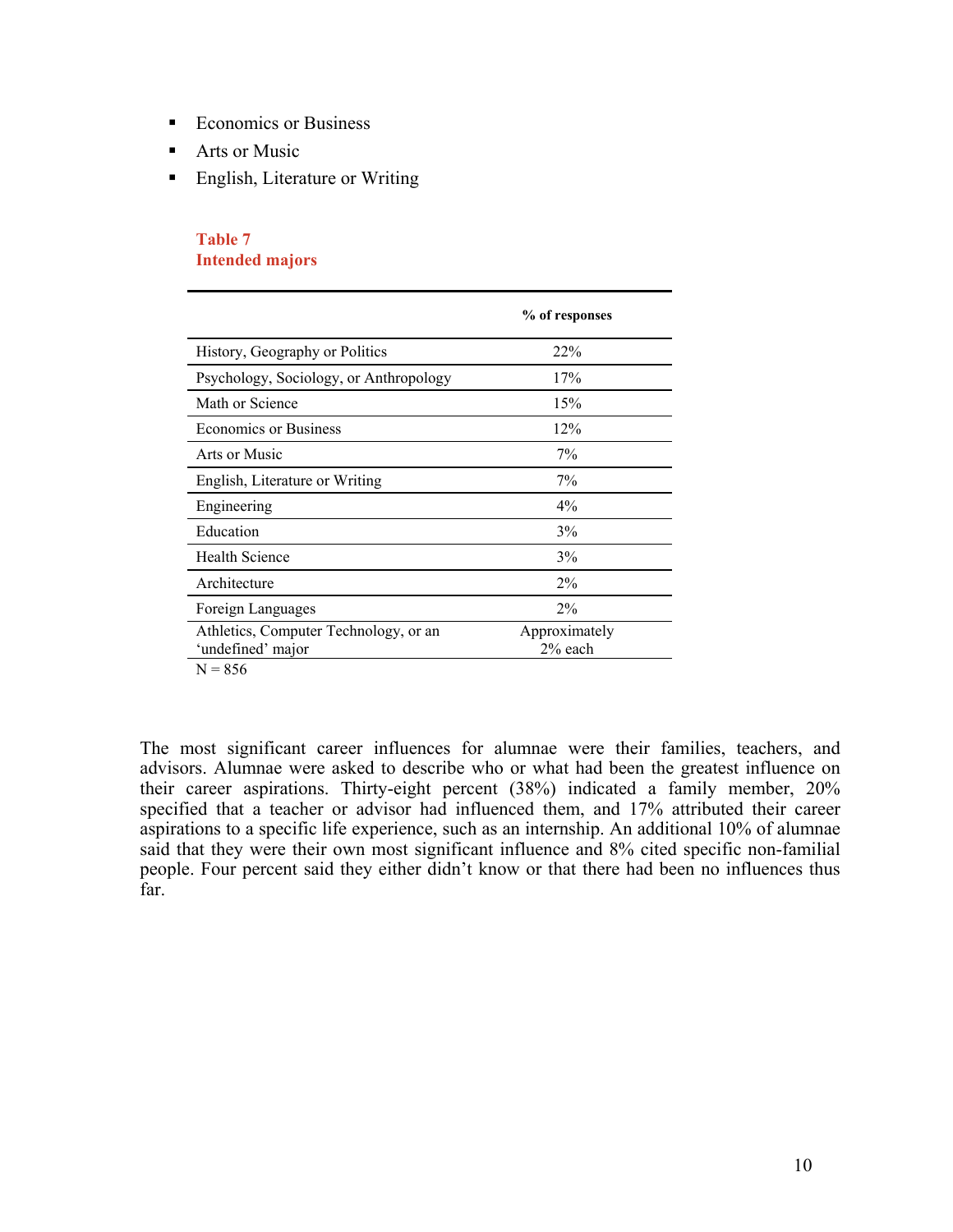## **Report Methodology**

This is the second study Goodman Research Group, Inc. (GRG) has conducted for The National Coalition of Girls' Schools. In 1999, GRG surveyed NCGS alumnae from four academic cohorts who graduated from high school between 1983 and 1995. Results of that study are available online at www.ncgs.org.

Six years after the original study, NCGS contracted with GRG to survey alumnae who graduated from an NCGS member school in 2004, with a focus on the role that the girls' schools played in women's transitions to college. The primary goals of the survey were to examine:

- Alumnae's perceived outcomes associated with girls' school attendance
- Alumnae's perceptions of the effectiveness of their schools in preparing them for the academic and social transition to college

Survey respondents completed an online survey consisting of 32 possible questions covering three areas of interest: (1) the girls' school experience, (2) alumnae's academic interests and career aspirations, and (3) the influence of NCGS member school attendance on academic and social transitions to college. Respondents indicated their satisfaction by assigning ratings to each area and using a 1-5 scale, with 1 equal to *not at all satisfied*, 2 equal to *a little satisfied*, 3 equal to *moderately satisfied*, 4 equal to *very satisfied*, and 5 equal to *extremely satisfied*.

All NCGS member private schools in the United States having a program serving grades nine through twelve were invited to participate in the study. Eighty-three schools were eligible to participate, and 61 schools ultimately participated. The school participation rate was 73%.

Contact information (either alumnae email address or parent's permanent mailing address) was available for 2,606 alumnae. Of the 2,606 possible respondents, GRG received completed surveys from 1,018 alumnae. The alumnae response rate was 39%.